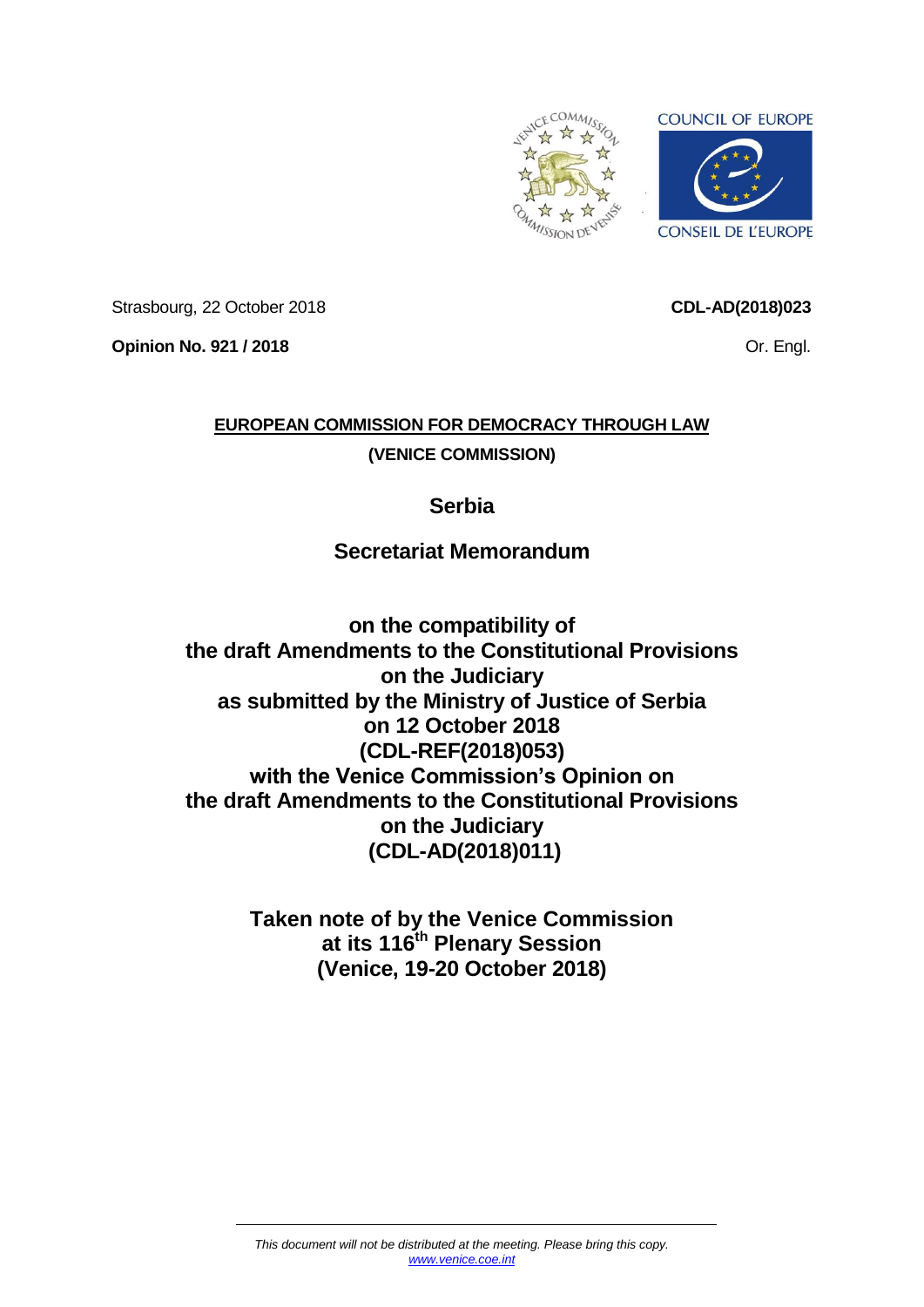## **I. Introduction**

1. Following a request on 13 April 2018 by Ms Nela Kurubović, Minister of Justice of Serbia, an opinion (CDL-AD(2018)011) on the draft Amendments to the constitutional provisions on the judiciary (CDL-REF(2018)015) was adopted by the Venice Commission at its 115<sup>th</sup> Plenary Session (Venice, 22-23 June 2018).

2. There were two sets of draft Amendments prepared by the Ministry of Justice of Serbia.

3. The first set of draft Amendments were adopted by the Government of Serbia prior to their submission to the Venice Commission for an opinion (CDL-AD(2018)011).

4. At the time, the Venice Commission was concerned to learn that the important process of amending the Constitution of Serbia of 2006 in its sections pertaining to the judiciary to bring it into line with European standards began with a public consultation process marred by an acrimonious environment. The Venice Commission, in its opinion (CDL-AD(2018)011), encouraged the Serbian authorities to spare no efforts in creating a constructive and positive environment around the public consultations concerning this important process of amending the Constitution.

5. A second set of draft Amendments was prepared by the Ministry of Justice of Serbia after the adoption of the Venice Commission's opinion, and was submitted for public consultation on 18 September 2018. These draft Amendments were also sent to the Venice Commission for assessment.

6. Following public discussions and consultations between the Venice Commission and the Ministry of Justice of Serbia, the second set of draft Amendments were modified and sent to the Secretariat of the Venice Commission on 12 October 2018 (CDL-REF(2018)053).

7. The present memorandum examines whether, and to what extent, the text submitted to the Venice Commission on 12 October 2018 follows the recommendations contained in its opinion of 22-23 June 2018 (CDL-AD(2018)011). The Venice Commission took note of it at its 116<sup>th</sup> Plenary Session (Venice, 19-20 October 2018).

#### **II. Analysis of the recommendations made by the Venice Commission in its opinion CDL-AD(2018)011**

## **A. Main recommendations of the Venice Commission**

## *1) Composition of the High Judicial Council (HJC) and the role of the National Assembly*

8. In the first set of draft Amendments, the amendment dealing with the election of non-judicial members of the HJC by the National Assembly provided for two rounds of elections: a first round of elections ( $3/5<sup>th</sup>$  majority) and a second round ( $5/9<sup>th</sup>$  majority). In the event that not all the candidates were elected, a commission comprised of the President of the National Assembly, the President of the Constitutional Court, the President of the Supreme Court of Serbia, the Supreme Public Prosecutor of Serbia and the Ombudsman, would elect the remaining members by majority vote.

9. The Venice Commission indicated in its opinion that this structure would provide little incentive for the majority in the National Assembly to avoid a second round of voting to create a situation where half the members of the HJC form a coherent and like-minded group in line with the wishes of the current government.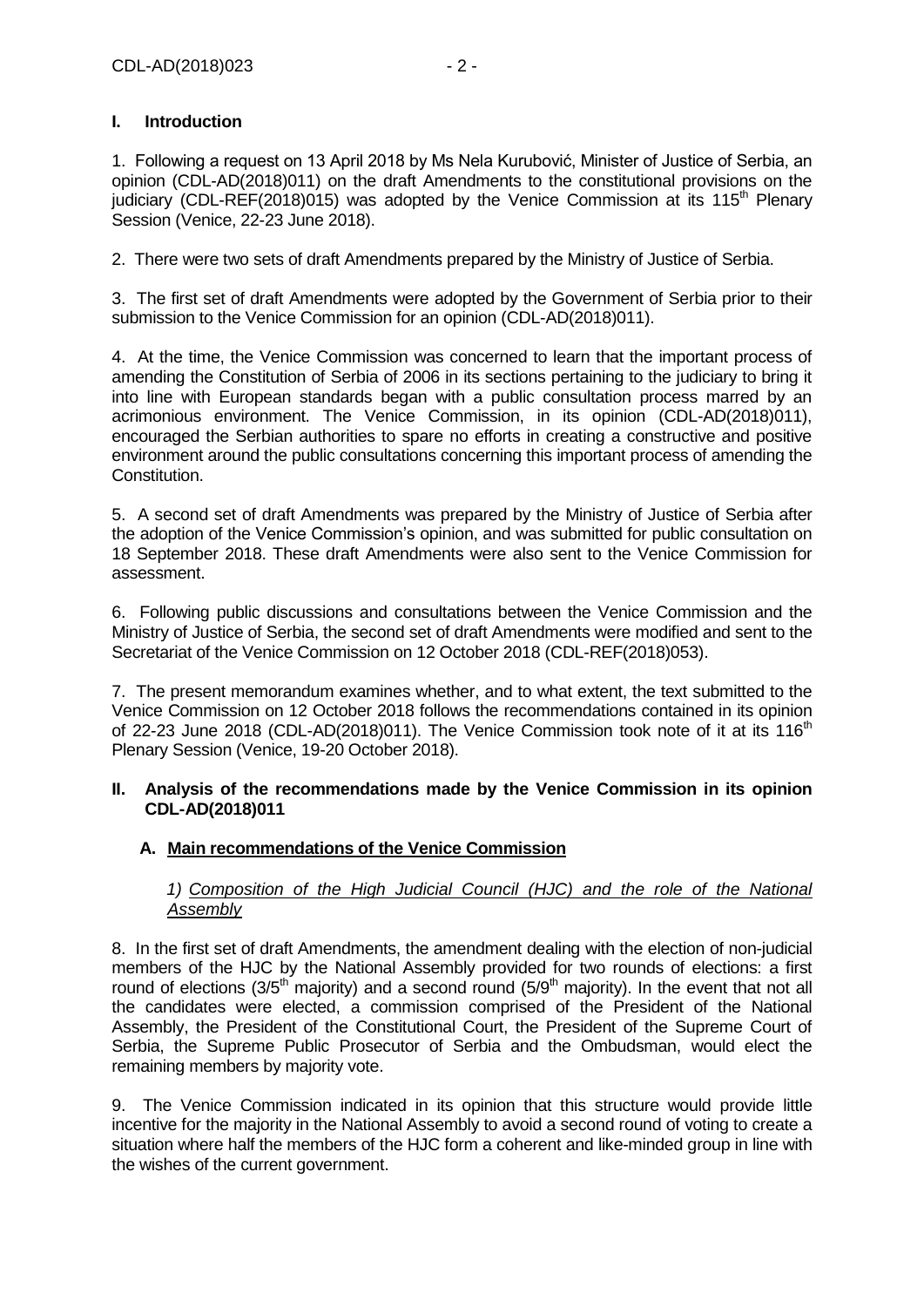10. The Venice Commission therefore recommended that this be changed and provided for four options:

(1) One would be to provide for a proportional electoral system that ensures the minority in the Assembly will also be able to elect members.

(2) Another option would be to give to outside bodies, not under government control, such as the Bar or the law faculties the possibility to appoint members.

(3) A third option would be to increase the number of judicial members to be elected by their peers.

(4) A fourth option would be to increase the majority requirement and to enable the fivemember commission to choose from among the candidates who originally applied with the National Assembly for the membership in the HJC.

The opinion left it up to the Serbian authorities, based on the conditions in and experience of the country, to choose the most suitable option.

11. The text submitted to the Venice Commission has followed the fourth option by increasing the majority from  $3/5<sup>th</sup>$  to  $2/3<sup>rd</sup>$  in the first round. The second round has been taken out, but the text kept the commission as an anti-deadlock mechanism and is in line with the recommendations made by the Venice Commission.

## *2) Composition of the High Prosecutorial Council (HPC) and the role of the National Assembly*

12. As recommended by the Venice Commission for the composition of the HJC, it was important that the HPC not be dominated by the current majority in the National Assembly so as to give it credibility and to gain public trust in the system. Having five out of 11 members elected by the National Assembly in addition to the Minister of Justice and the Supreme Public Prosecutor of Serbia – who is also elected by the National Assembly – gave rise to concern. As in the case of the HJC, a better solution to ensure pluralism in the HPC should be found, and the issues raised for judges in the HJC apply to the prosecutors in the HPC, to the extent applicable.

13. The text submitted to the Venice Commission is in line with the recommendation made and follows the same solution that was adopted for the HJC i.e. it increased the majority from  $3/5$ <sup>th</sup> to  $2/3$ <sup>rd</sup> in the first round of elections of members of the HPC by the Assembly. The second round has been taken out, but the text kept the commission as an anti-deadlock mechanism. It is in line with the recommendations made by the Venice Commission.

## *3) Dissolution of the HJC*

14. With respect to the dissolution of the HJC if it does not render a decision within 30 days, the Venice Commission recommended that this be either deleted or at least the conditions for dissolution tightened. The threat of dissolution could lead to the hastening in the decisionmaking process or to frequent dissolutions of the HJC. Taking into account the composition of the HJC of five-five, the deadlock in the decision-making process could potentially be provoked by the members of the HJC elected by the National Assembly part of the HJC against the judges or *vice versa*. This has the potential of rendering the HJC inoperative.

15. Although not the preferred solution, the text submitted to the Venice Commission is in line with this recommendation, as it lists the issues on which decisions need to be rendered and increases the period of time for the dissolution of the HJC from 30 to 60 days if a decision on an issue falling into the list is not made, thereby tightening the condition, as recommended.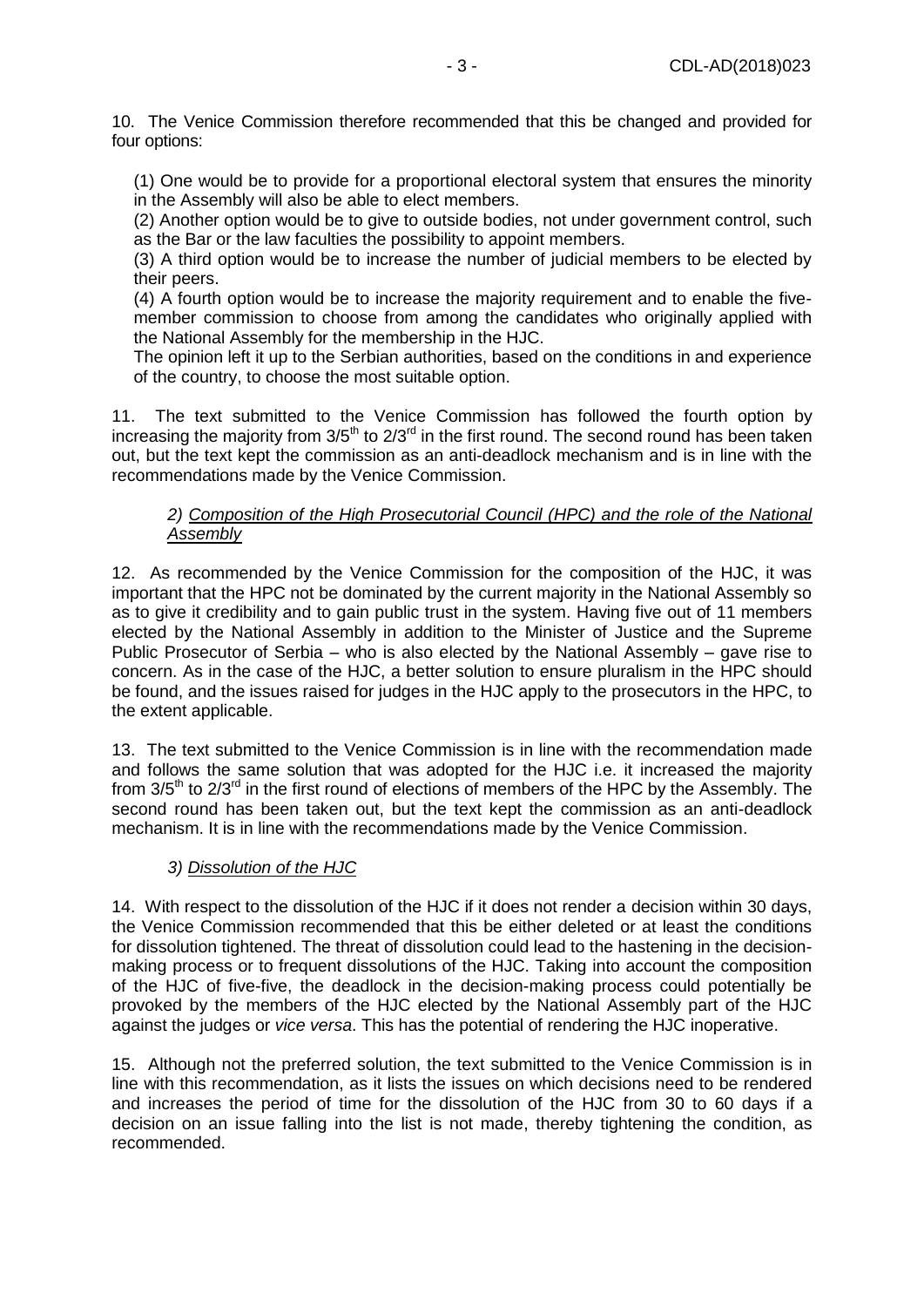## *4) Dismissal for incompetence*

16. Although disciplinary responsibility for judges and for prosecutors is not covered by the draft Amendments, they set out very vague reasons for the dismissal of judges and of deputy public prosecutors. The Venice Commission recommended that more detail be provided in the draft Amendments regarding disciplinary responsibility and dismissal and the use of vague terminology such as "incompetence" without further specification should be avoided and therefore taken out.

17. The text submitted to the Venice Commission is in line with this recommendation, as it provides more detail and precision with regard to the disciplinary responsibility and dismissal of both judges and prosecutors. Notably, the wording now reads *"A judge may also be dismissed due to incompetence if, in a significant number of cases, he or she clearly does not meet the benchmarks of satisfactory performance prescribed by Law and evaluated by the High Judicial Council".*

## *5) Method to ensure the uniform application of laws*

18. The Venice Commission recommended that the third paragraph of Amendment V be deleted, which states that "*The method to ensure uniform application of laws by the courts shall be regulated by law"*. If, however, it was felt that a reference to the need to ensure proper harmonisation of case law should be included in the Constitution and if the reference to the role of the Supreme Court in Amendment X was not considered to be sufficient, then the first paragraph of this Amendment could make reference to taking into consideration or having due regard to the case law.

19. The text submitted to the Venice Commission is in line with this recommendation as the Amendment on the independence of judges now states *"A judge shall be independent and shall rule in accordance with the Constitution, ratified international treaties, laws and other general acts, taking into account the case law"*; and, under the Amendment on the Supreme Court of Serbia, it now states *"The Supreme Court of Serbia shall ensure uniform application of the law by courts through its case law."*

## *6) Public Prosecutors and Deputy Public Prosecutors*

20. The Venice Commission recommended that public prosecutors should have no direct link to the National Assembly and hence not be elected by and responsible (accountable) to the National Assembly and that Amendments XIX and XXI should therefore be modified accordingly.

21. The text submitted to the Venice Commission is in line with this recommendation, as public prosecutors are no longer accountable to the National Assembly and are elected by the HPC.

## **B. Other recommendations by the Venice Commission**

## *1) Recommendation regarding checks and balances*

22. In its opinion, the Venice Commission noted that Article 4 of the current Constitution of Serbia states that the *"Government system shall be based on the division of power into legislative, executive and judiciary"* which is a general rule and then goes into more detail and states that *"Relation between three branches of power shall be based on balance and mutual control"*. The recommendation in this respect was to replace "*balance and mutual control"* with "checks and balances".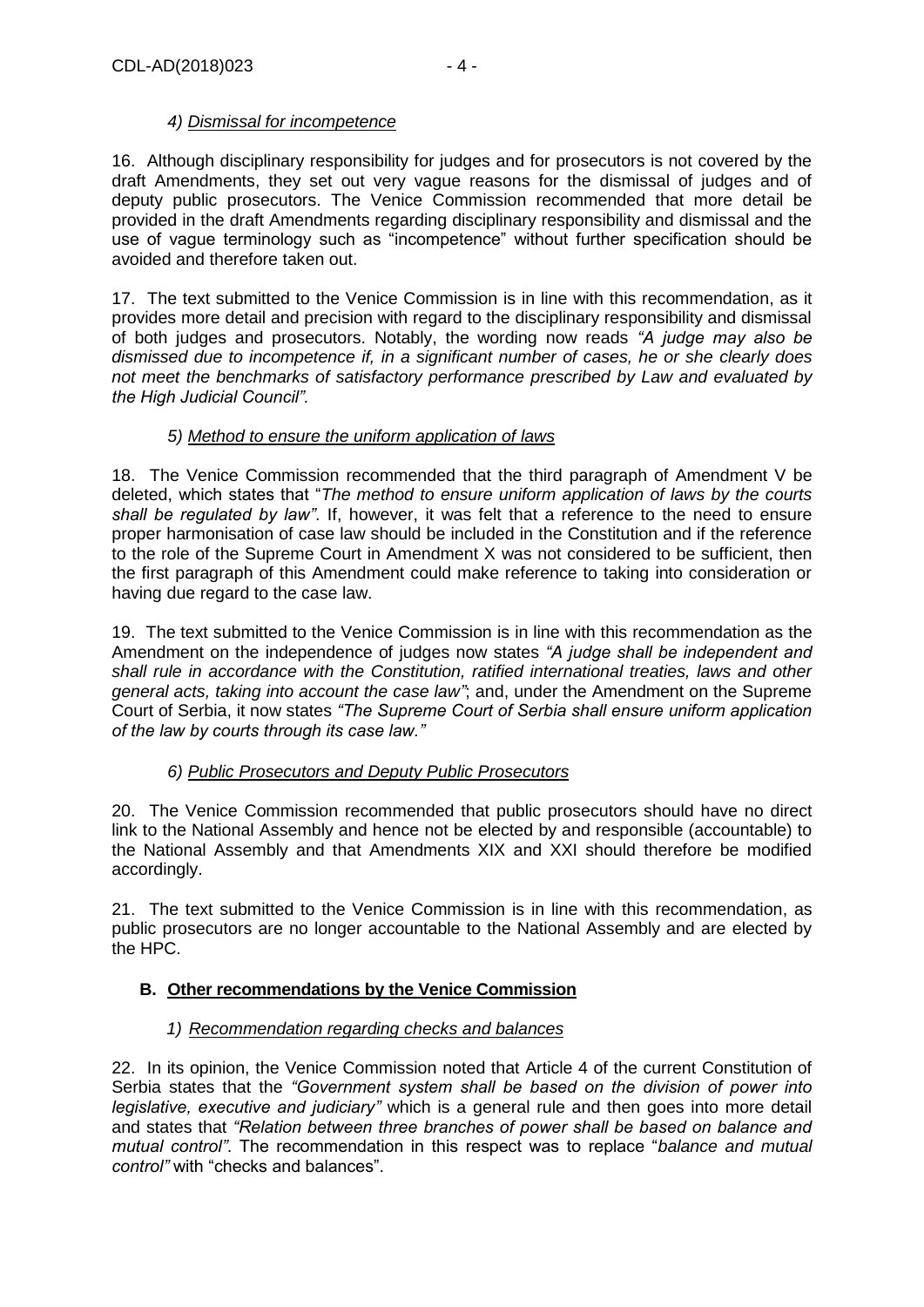23. This recommendation has been entirely followed in the text submitted to the Venice Commission.

## *2) Recommendation regarding the composition of the High Judicial Council (HJC)*

24. In its opinion, the Venice Commission noted that the the criteria applied to the members of the HJC elected by the National Assembly raise the question as to why only those who have passed the Bar exam fall within the category of *"prominent lawyers"*. This would exclude law professors, for instance, and the additional need for having had *"…at least ten years of working experience in the field of law falling within the competence of the High Judicial Council"* is very vague and unclear as to its purpose.

25. The text submitted to the Venice Commission addressed this issue and no longer refers to the Bar exam and took out the vague reference to *working experience in the field of law falling within the competence of the High Judicial Council"* and now states *"...relevant working experience as defined by law, ..."*. This is in line with the Venice Commission's recommendation.

#### *3) Recommendation regarding the composition of the High Prosecutorial Council (HPC)*

26. The same recommendation was made by the Venice Commission with respect to the criteria applied to the members of the HPC elected by the National Assembly as were raised for the HJC, above.

27. The text submitted to the Venice Commission also addressed this i.e. taking out the reference for prominent lawyers to have had to pass the Bar exam and brought the rest of the text into line with the Venice Commission's recommendation.

## *4) Recommendation regarding the Judicial Academy*

28. In its opinion, the Venice Commission explained that the Judicial Academy's role as the sole gatekeeper to the judiciary seems well founded with the aspiration and commitment to strengthen the calibre and professionalism of judicial and prosecutorial training. However, it recommended that the Judicial Academy be protected from possible undue influence by providing it with a firm status within the Constitution.

29. This recommendation has been followed since a separate article was introduced in the draft regarding the Judicial Academy and its status as an autonomous institution.

## *5) Recommendation regarding the transfer of judges*

30. The Venice Commission has consistently supported the principle that transfers against the will of a judge may be permissible only in exceptional cases. In its opinion, it recommended that the wording in Amendment VIII *"in case of revocation of the court or the substantial part of the jurisdiction of the court"* needed more detail in order to narrow the situations down in a clear manner i.e. revocation of a court means the closure of the entire court and its transfer to another location or a transfer of jurisdiction from one court to another etc. It was also important to ensure that the same level of remuneration and an equivalent or similar position was guaranteed to the judge to be transferred and needed to be stipulated in this provision.

31. This concern has been addressed, including maintaining the same level of remuneration and an introduction of a right to appeal to the Supreme Court against the decision of relocation.